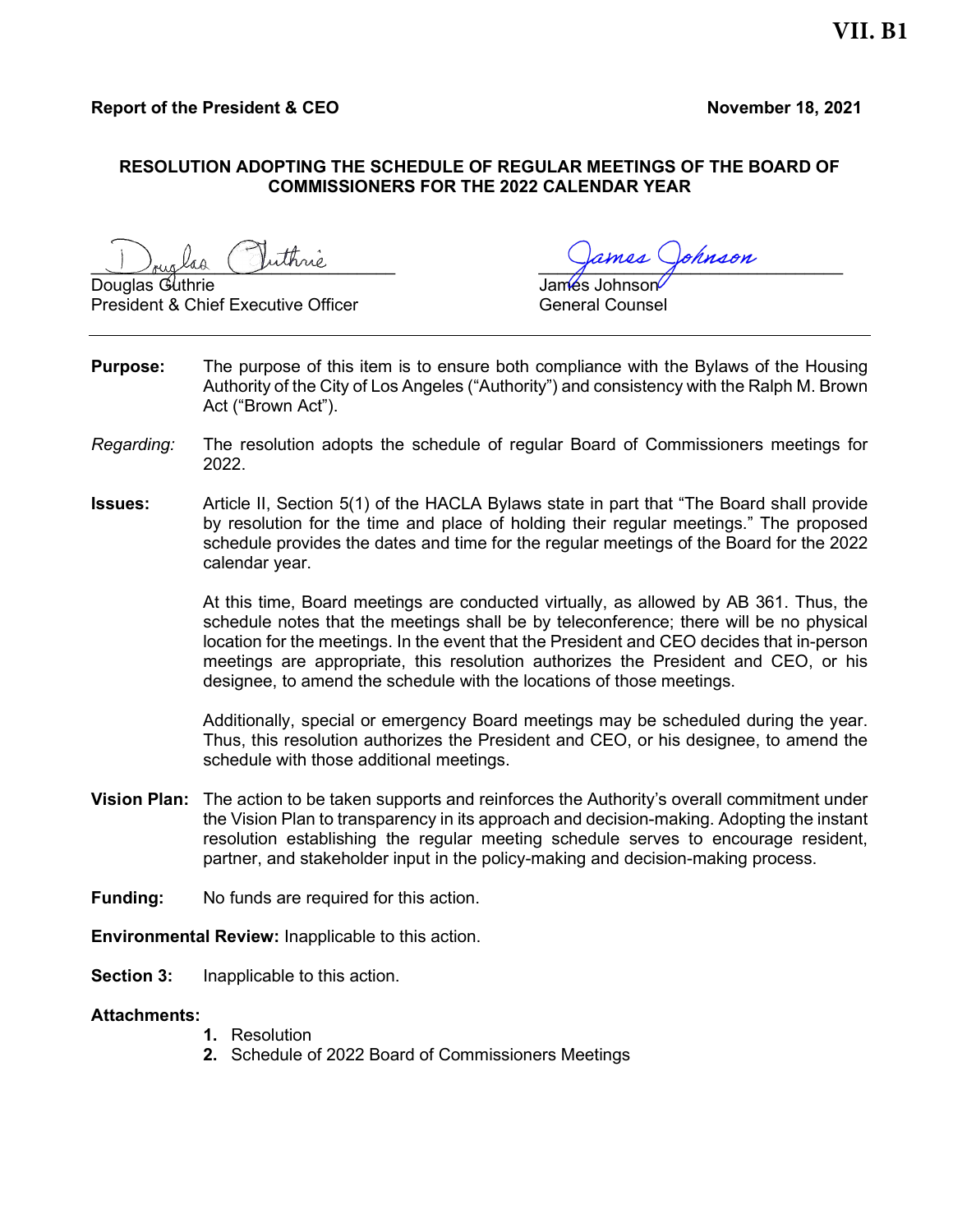## RESOLUTION ADOPTING THE SCHEDULE OF REGULAR MEETINGS OF THE BOARD OF COMMISSIONERS FOR THE 2022 CALENDAR YEAR

WHEREAS, Article II, Section 5(1) of the Bylaws of the Housing Authority of the City of Los Angeles ("Authority") states that the Board of Commissioners ("Board") shall prepare and provide for the time and place of holding its regular meetings;

WHEREAS, the Board now seeks to establish by way of resolution a schedule of its regular meetings for the 2022 calendar year;

WHEREAS, the Board wishes to authorize the President and CEO, or his designee, to amend this schedule to add the location of the meetings in the event that the President and CEO decides to hold in-person, versus virtual, meetings; and

WHEREAS, the Board wishes to authorize that the President and CEO, or his designee, to amend this schedule of Board meetings to add any special or emergency meetings added by the Chairperson or a majority of the Board per Article II, Section 5(2).

NOW, THEREFORE, BE IT RESOLVED that the Board of Commissioners hereby takes the following actions:

1. The Board adopts the attached schedule of its regular meetings for the 2022 calendar year (Attachment 2).

2. The Board authorizes the President and CEO, or his designee, to amend this schedule to add the location of the meetings in the event that the Chairperson decides to hold inperson, versus virtual, meetings.

3. The Board authorizes the President and CEO, or his designee, to amend this schedule of Board meetings to add any special or emergency meetings added by the Chairperson or a majority of the Board per Article II, Section 5(2).

BE IT FURTHER RESOLVED that this Resolution shall take effect immediately.

HOUSING AUTHORITY OF THE CITY OF LOS ANGELES

By:  $\_\_$ 

Chairperson Cielo Castro

APPROVED AS TO FORM:

 $BY:$ 

General Counsel James Johnson

DATE ADOPTED: